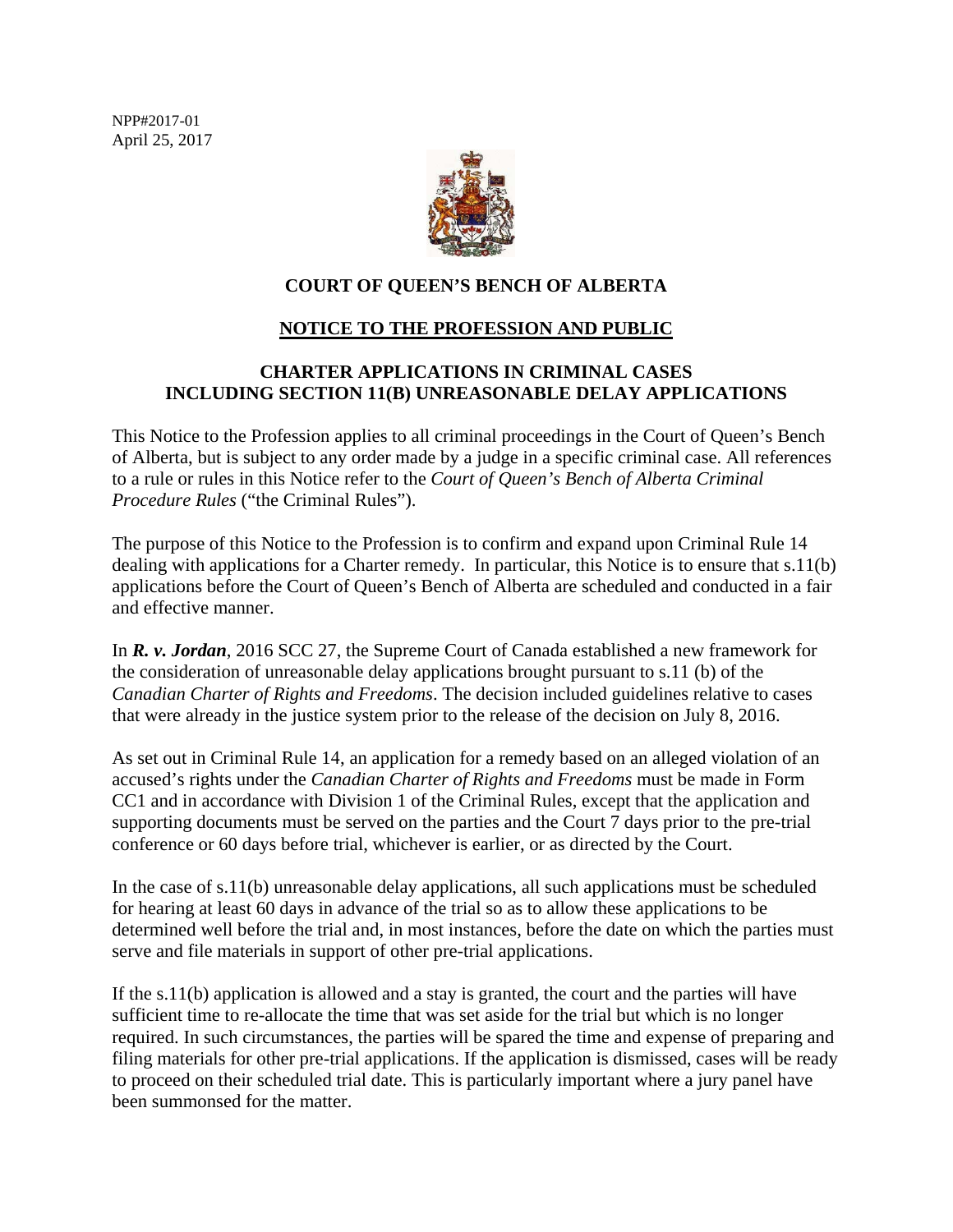### **Part I: Scheduling of s. 11(b) Applications**

#### **A. Pre-trial Conference**

1. Where the Defence intends to bring a s. 11(b) application, the Defence must do so at least 7 days before the pre-trial conference. Where the intention to bring a s. 11(b) application is not included in the CC7 form, and is not raised during the pre-trial conference, the Defence must provide written notice of this change in position to the Crown, any other co-accused, and the Queen's Bench Criminal Trial Coordinator in the applicable judicial district, and arrange for a further pre-trial conference as soon as practicable, as required under Part 3 of the Criminal Rules.

2. The Court may permit and/or direct that this pre-trial conference be conducted by teleconference.

3. The pre-trial conference judge will inquire about and discuss any matter that may promote a fair and expeditious hearing of the s. 11(b) application including, but not limited to, (i) the scheduling of the application; (ii) the parties' positions as to the cause of any particular periods of delay in the case, including whether the delay is attributable to the Defence or to "extraordinary circumstances", as defined in *R. v. Jordan*, and (iii) the materials required to be filed in support of the application.

4. If the assigned trial judge is not available to hear the Jordan application for whatever reason, the Chief Justice will appoint a case management judge to hear the application, pursuant to s. 551.1 of the *Criminal Code*.

#### **B. Hearing of the s. 11(b) application**

5. Unless otherwise directed by a judge, all s. 11(b) applications must be scheduled to be heard at least 60 days before the first scheduled day of trial or, where pre-trial applications are scheduled to be heard separately in advance of the trial, at least 60 days before the first scheduled day of pre-trial applications.

6. Before filing a s. 11(b) application, the Applicant must apply for the appointment of a s.551.1 Case Management Justice (see NP #2012-14) and a hearing date from the Court. Before seeking this date from the Court, the Applicant will be expected to consult with the Crown and any other accused to canvass all parties' common available dates and a reasonable time estimate for the duration of the hearing of the application.

7. Unless otherwise directed by a judge, the materials in support of the application must be filed and served as follows:

a) The Applicant's materials must be filed at least 21 days before the hearing of the application; and